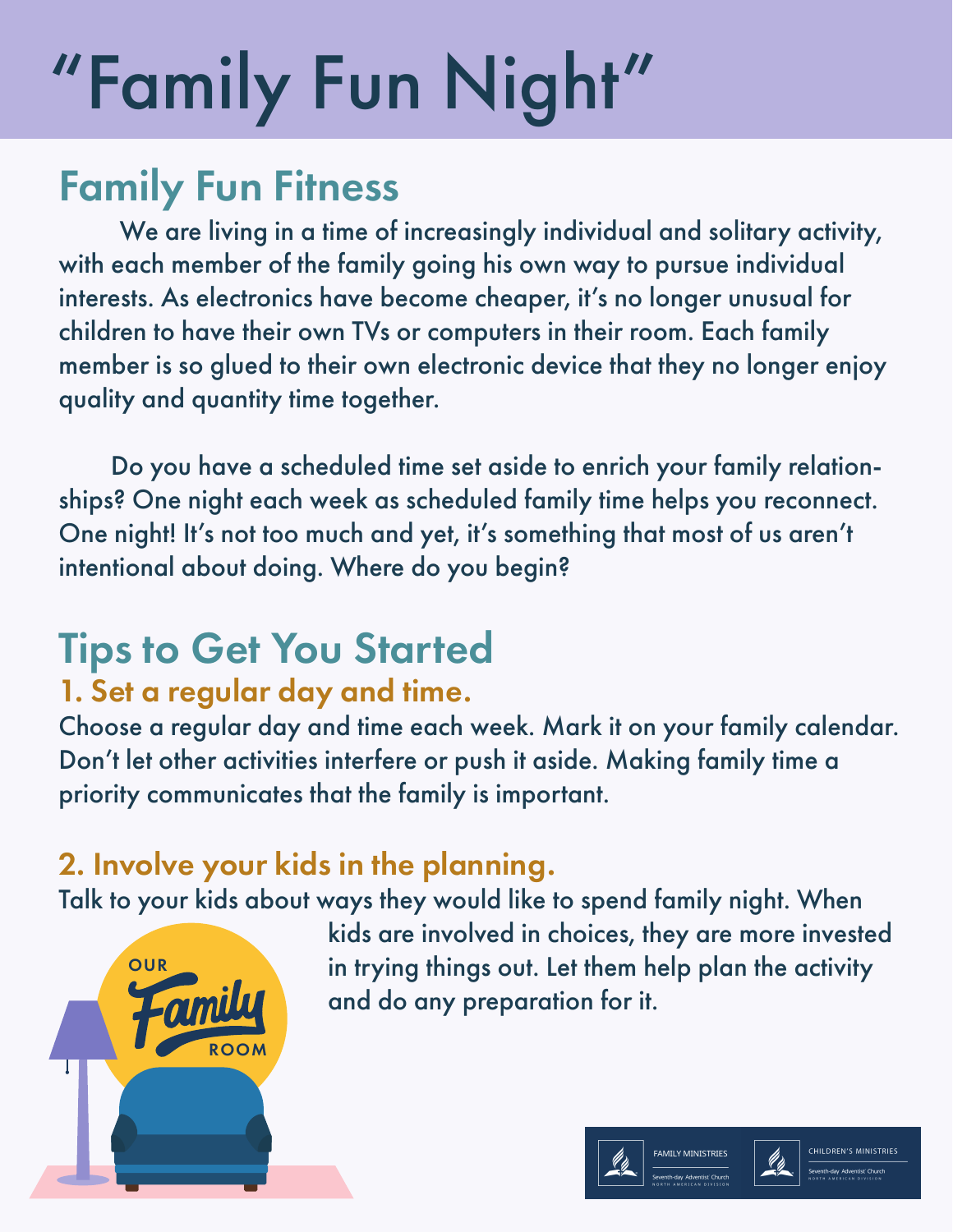#### 3. Eliminate distractions.

Put a circle of specialness around family night. Don't be distracted by work responsibilities. Focus on each other and not outside distractions.

## 4. Disconnect in order to reconnect.

Turn off the TV. Ban cell phones from the room. And, by the way, watching a movie on television does not count as family night. No technology is allowed. Technology prevents you from talking to each other. How can you reconnect if you are connected to a device?

## 5. Make sure everyone can participate.

Choose an activity that is suitable for everyone in the family. If you have a multi-age family, pair up younger kids with older ones; give the little ones a role; alternate an easy game with a harder one. Make it fun for all the family members.

### 6. Keep it fun!

Don't make it boring! This is why the kids need to help plan the night. What may be fun to you may not be fun to the kids. Ask for their feedback after each night and let that guide you for the next week.



## 7. Curb competitiveness.

Competitiveness gets in the way of fun. This is important to remember if you are playing a game together. There are more important goals for family night than winning and losing. Family Fun Night should be a time that everyone enjoys now and will remember warmly in the future.





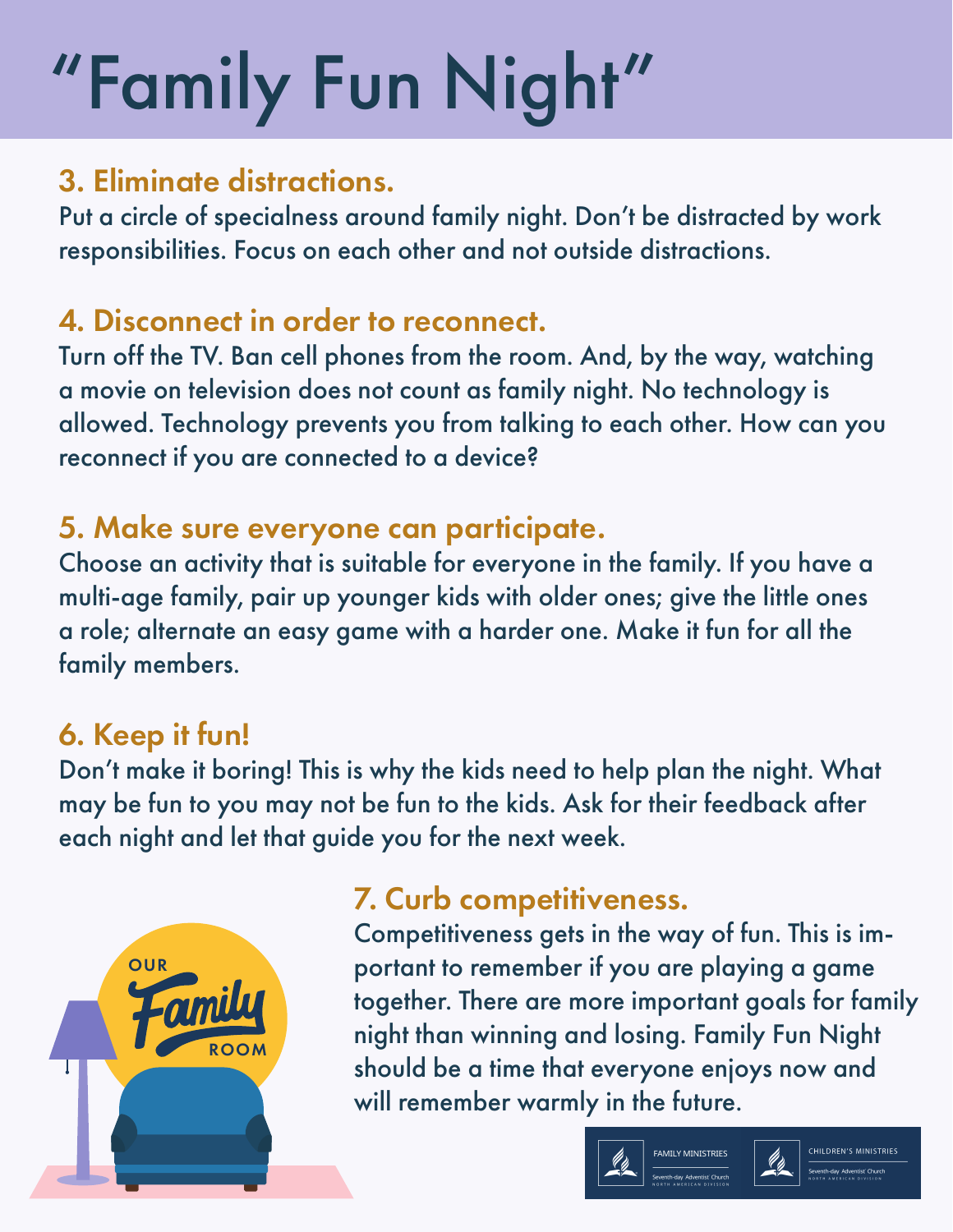## 8. Keep it simple.

Remember, these family nights don't have to be extravagant. Sometimes the things that are the simplest will be the most rewarding and memorable.

 Family time is one of the most important aspects of building a strong and loving family bond. The more time you spend together as a family having fun together, the stronger your family bond will become.

 Why put off those amazing conversations, the fun teamwork, the laughter, and the giggles any longer? Start a family night tradition for your family and be prepared to be in awe of how much stronger your family bond feels almost instantly. Go ahead, pull out that calendar, call a family meeting, and schedule one now!





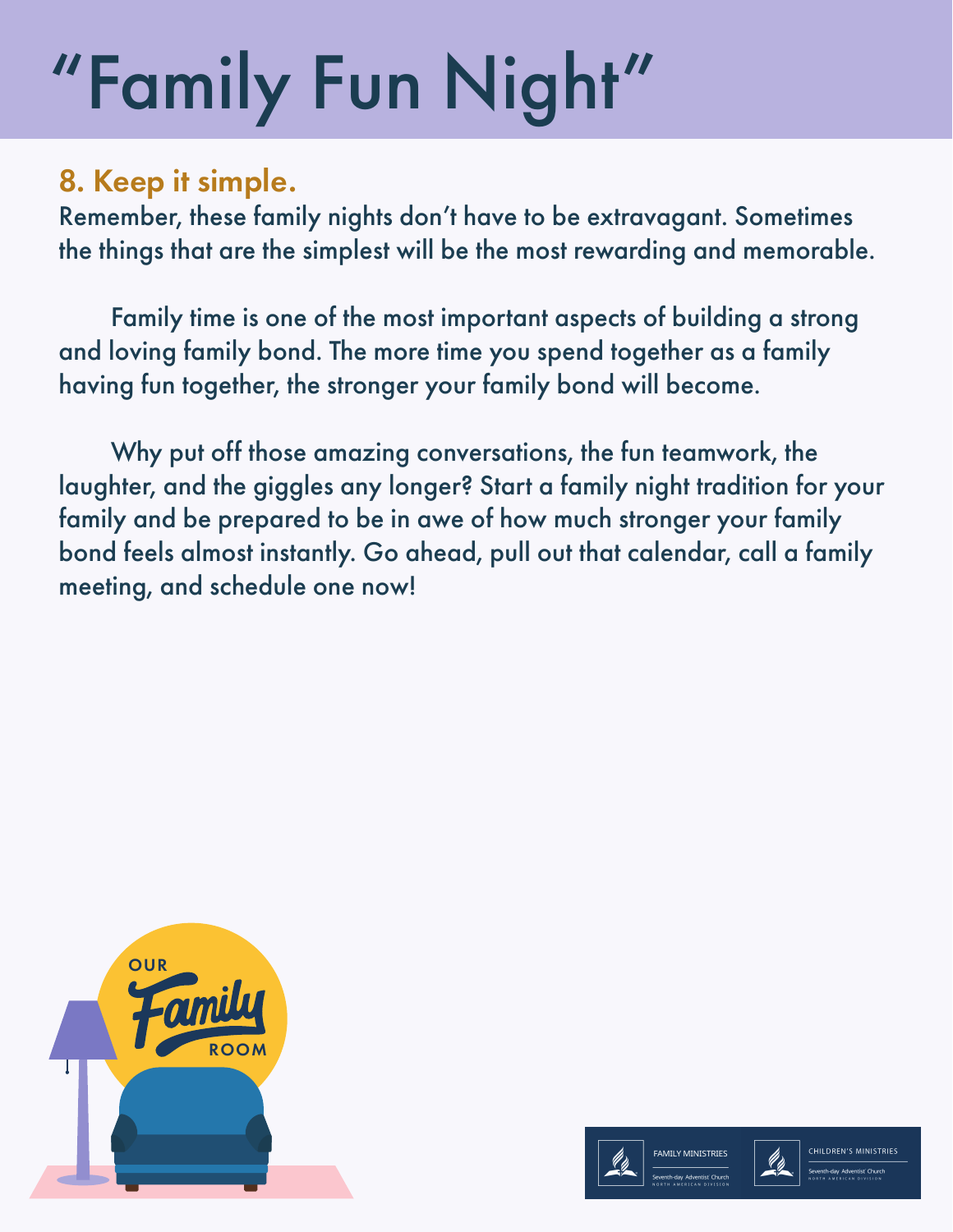## Amazing benefits to Family Date Night:

In our home we love family date night! We look forward to it all week and if one of us is traveling we always FaceTime to participate even if it is from a distance! You must be thinking that we really go all out for Family Date Night! Well, not exactly … but we are intentional … and …. there is to be no mention of business or school during Family Date Night!

## Amazing benefits to Family Date Night:

#### 1. Listening.

We discovered new things about each other! We shared our joys and our struggles with each other. We didn't always try to solve problems, but we always emphasized with each other.

### 2. Family Bond.

Because we took time to listen this drew us together and strengthened our bond as a family.

## 3. Unplugged.

This one was a hard one …unplugging from technology! But we stayed consistent and focused that we were going to be totally involved with each



 other and persevered. At first, we made it a rule to put our devices away then it just became natural and actually looked forward to!

## 4. Family Bond.

 Because we took time to listen this drew us together and strengthened our bond as a family.





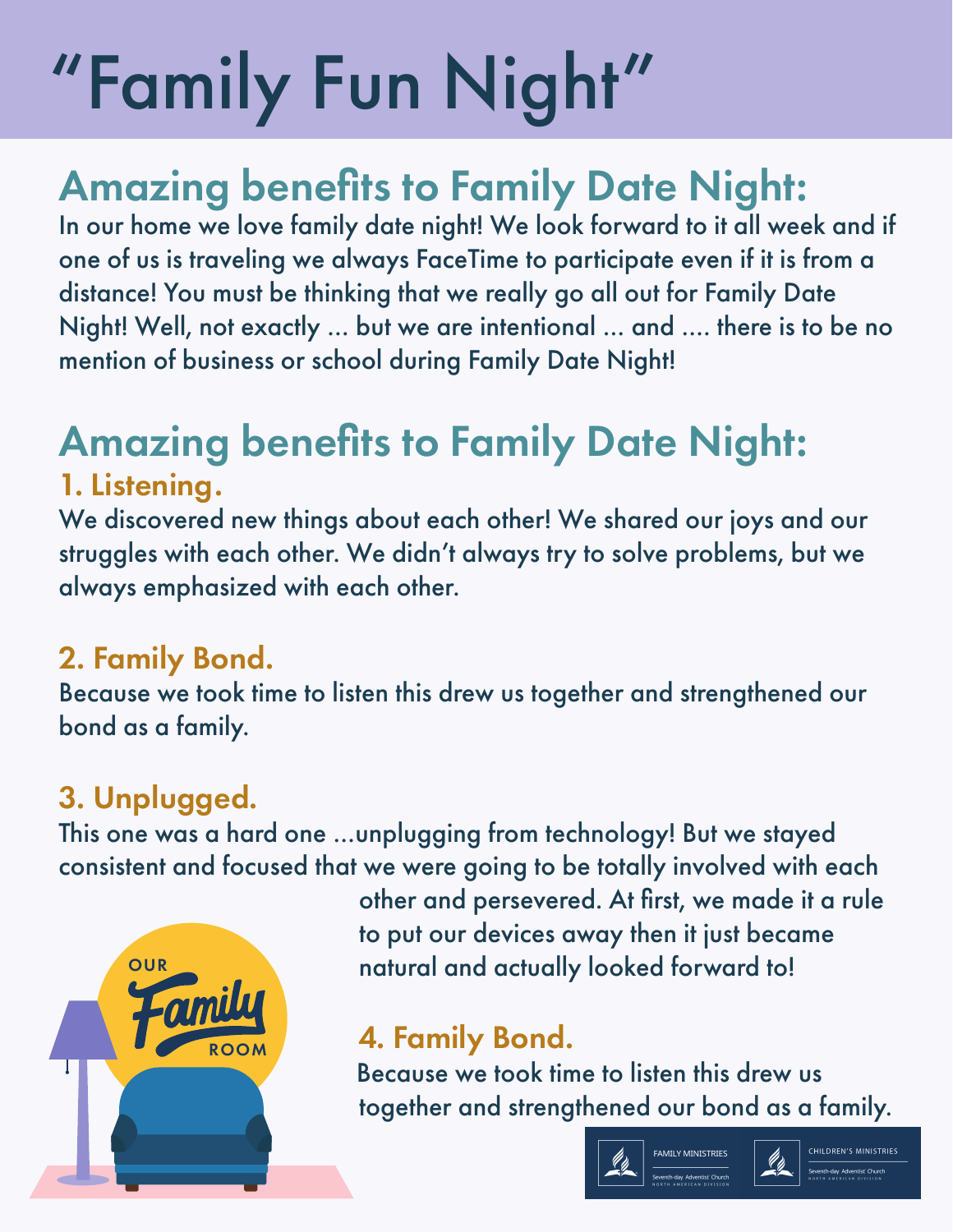## Idea that we had fun with: **Always send out an invitation!**

#### 1. Make our own movie

We discovered new things about each other! We shared our joys and our struggles with each other. We didn't always try to solve problems, but we always emphasized with each other.

## 2. Board games.

Our family loves board games! We will play any board game at least once! We even made our own card game and had a great discussion about the rules.

### 3. Movie Night.

It is easy to do Movie Night! We decide as a family about the movie or episode on TV. We chose Survivor one time. We decided on a menu and special desert… Homemade Pizza and Piña Colada Smoothies!





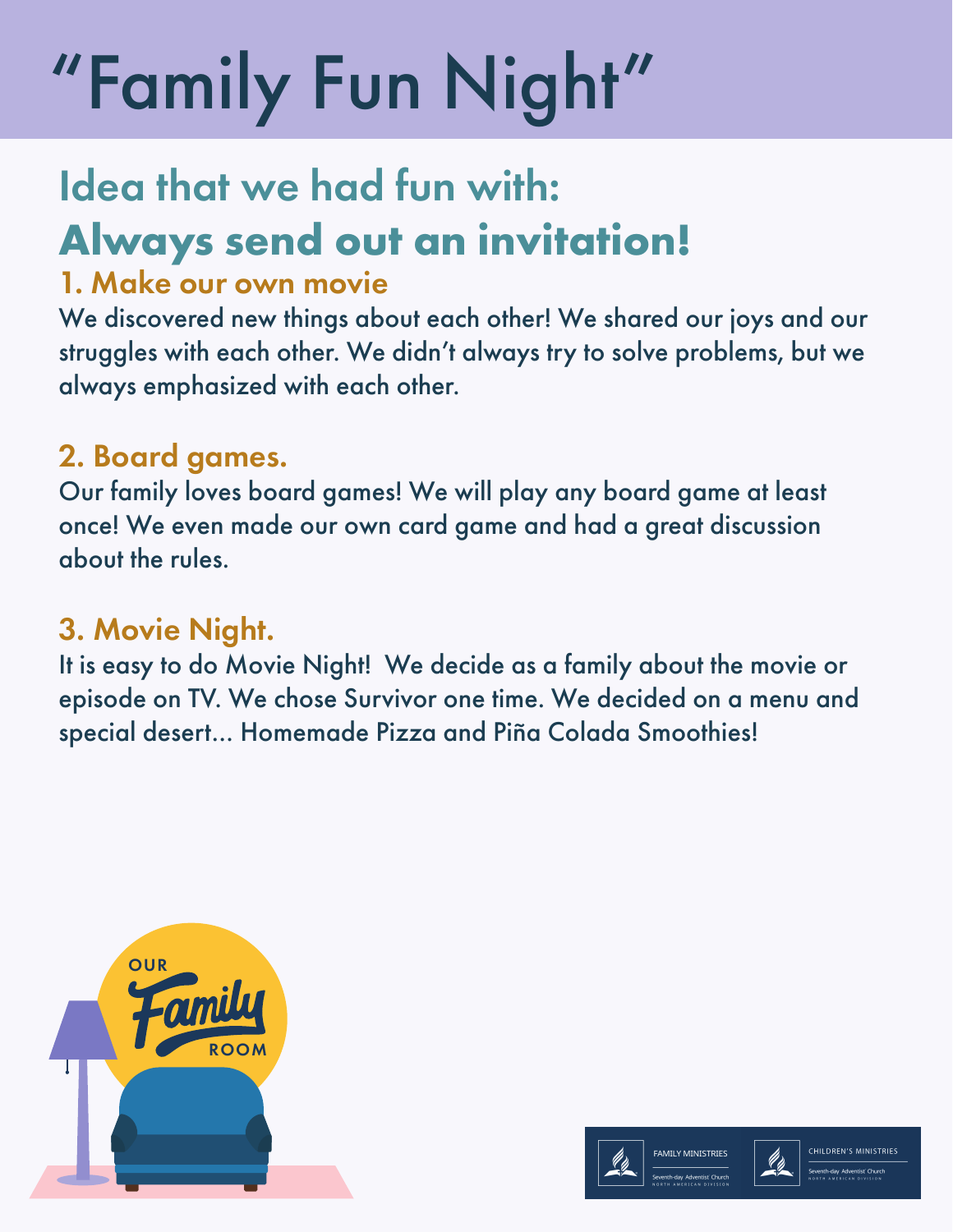